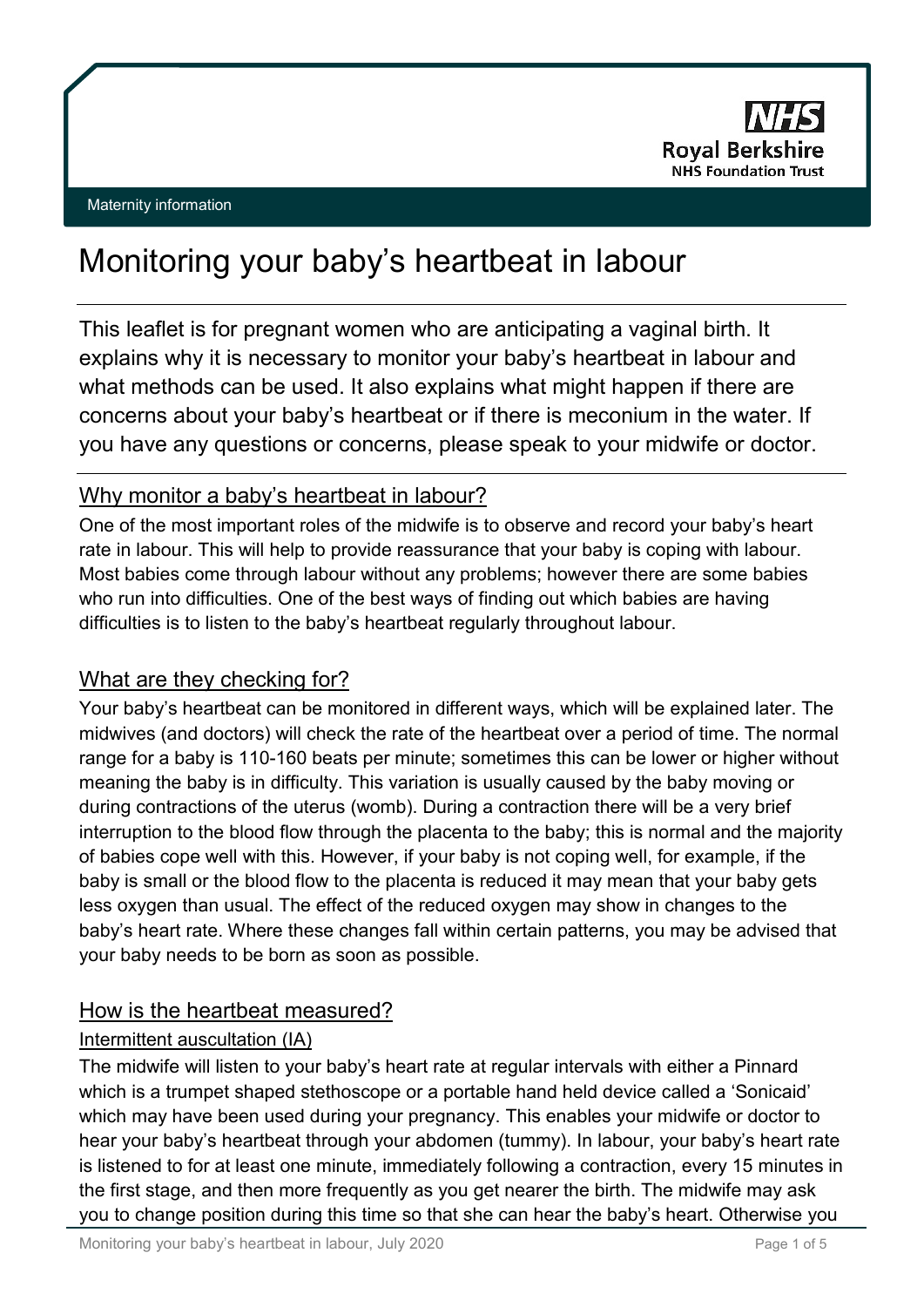#### Maternity information

will be able to adopt any positions that are comfortable to you. If you have chosen to give birth at home or in the Birth Centre, this is the only method used in these environments. If you have been healthy, have had a trouble-free pregnancy and your labour is uncomplicated, current research has shown that this method of monitoring your baby's heartbeat is more appropriate when compared to continuous electronic fetal monitoring. Inappropriate use of continuous electronic fetal monitoring in low risk pregnancies can increase your chance of needing a caesarean section in labour.

## Continuous Electronic Fetal Heart Rate Monitoring (CTG)

If when listening to the baby's heartbeat with a Sonicaid or Pinard, the midwife thinks there may be a problem, she/he will recommend that you change to continuous monitoring (CTG). If you are in labour at home or in the Birth Centre, this will mean having to transfer to the main Delivery Suite in the hospital.

A CTG is done using an electronic fetal heart rate monitor that records your baby's heartbeat continuously on a paper printout or electronically (a trace). This works by having two flat round sensors held in place by elasticated belts against your abdomen. One of these sensors is placed at the top of your abdomen to detect the frequency and length of the contractions whilst the other detects the baby's heartbeat.

If you have had problems in your pregnancy and the midwife and doctor have some concerns about how your baby will cope, they may recommend the use of a CTG in labour. The National Institute of Clinical Excellence (NICE, 2014, updated 2017) recommend CTG in the following circumstances:

If you have a health problem such as:

- o Diabetes.
- o Infection.
- o Pre-eclampsia (high blood pressure).
- o Problems with your heart or kidneys.

Any factors relating to your current or previous pregnancy for example:

- $\circ$  Your pregnancy has lasted more than 42 weeks.
- o You are having epidural analgesia (pain relief injected into your back).
- o You have had bleeding from your vagina during or before labour.
- $\circ$  Your labour is induced (started artificially) or strengthened with a drip (oxytocin).
- o You have a twin/triplet pregnancy.
- o You have previously had a Caesarean section.
- o Your baby is small or premature.
- $\circ$  Your baby is in the breech presentation (going to be born bottom first).
- $\circ$  Your baby has passed meconium into the water (had a poo).

There are other reasons too. Your midwife or doctor will be able to advise you. You may choose to have continuous monitoring for your own reasons.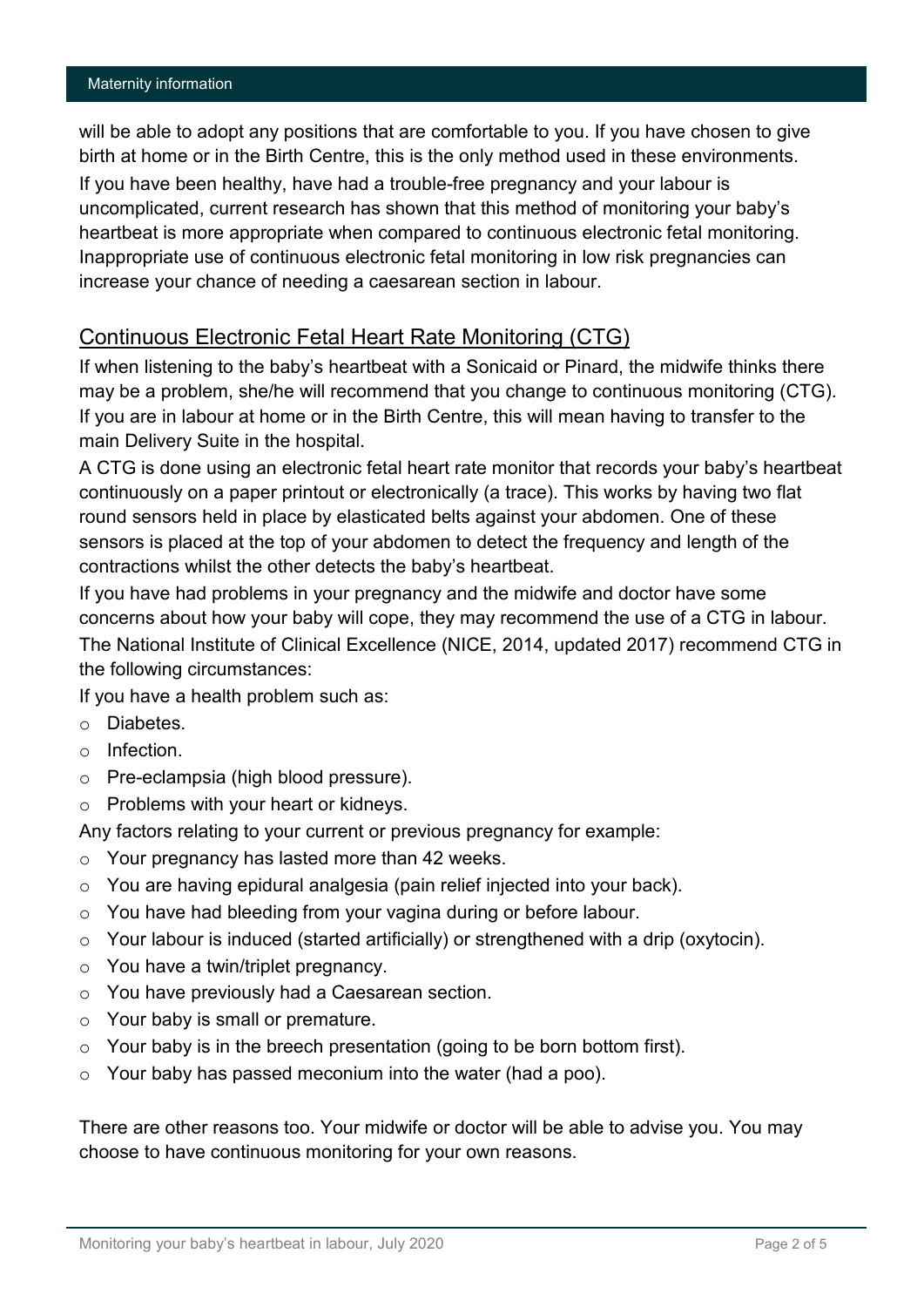Continuous monitoring keeps track of your baby's heartbeat for the whole or part of your labour. The duration of the monitoring will depend on the reason for the CTG. Your doctor or midwife will advise you on this.

The midwife or doctor will read and interpret the trace to help get an idea of how well your baby is coping with labour. The CTG enables you to hear the baby's heartbeat and there is a visual display which you may find reassuring. It is normal for there to be changes in the pattern of the heartbeat, for example, when your baby is sleeping or moving around. Sometimes the sound disappears or the monitor stops showing the heart rate on the paper or visual display. This is usually due to the baby moving away from the sensor and does not necessarily mean that there is a problem.

National guidelines recommend that the CTG trace is assessed hourly by a second midwife or a doctor. This is called 'fresh eyes'. Your midwife may invite another midwife or doctor into your room to do this. The midwife will explain this to you but please ask if you would like more information.

Being attached to a CTG monitor can make moving around feel more difficult however we have wireless telemetry CTG monitors which mean you are able to move more freely. These monitors can also record your baby's heart continuously whilst you are in the pool.

Occasionally, a fetal scalp electrode, sometimes called a 'clip' may be offered or recommended. The reasons for doing this should be discussed with you. The electrode is attached to your baby's scalp by inserting it through your vagina and is then connected to the monitor. This is a reliable means of picking up your baby's heartbeat if there are difficulties monitoring the heartbeat through your tummy.

#### What happens if a problem is suspected?

If the CTG shows a potential abnormality with the baby's heartbeat, the situation will be reviewed and further action may be recommended. Sometimes simply changing your position can correct the problem. Very occasionally it is appropriate to offer you a test called fetal blood sampling. This involves taking one or two drops of blood from your baby's scalp (through your vagina). This blood is tested for oxygen levels to show how your baby is coping with labour. The test can take between ten and twenty minutes.

Sometimes the heart trace can make your midwife or doctor suspect that your baby is not coping well, when in fact they are fine. Fetal blood sampling helps to clarify this and may avoid you having an unnecessary Caesarean section. If the heart rate does not improve or the blood result shows that your baby is distressed the doctor may suggest immediate delivery of your baby (which may be by Caesarean section).

#### Meconium stained liquor

Meconium is the baby's poo, and is sometimes found in the amniotic fluid ('waters') during labour. Meconium is more common in late pregnancy; but also occurs if the baby experiences an episode of distress. In these instances it is very important that your baby's wellbeing is assessed. Currently the best way to do this is with a continuous electronic fetal monitoring. Your midwife will advise that you transfer to an obstetric unit for birth if you are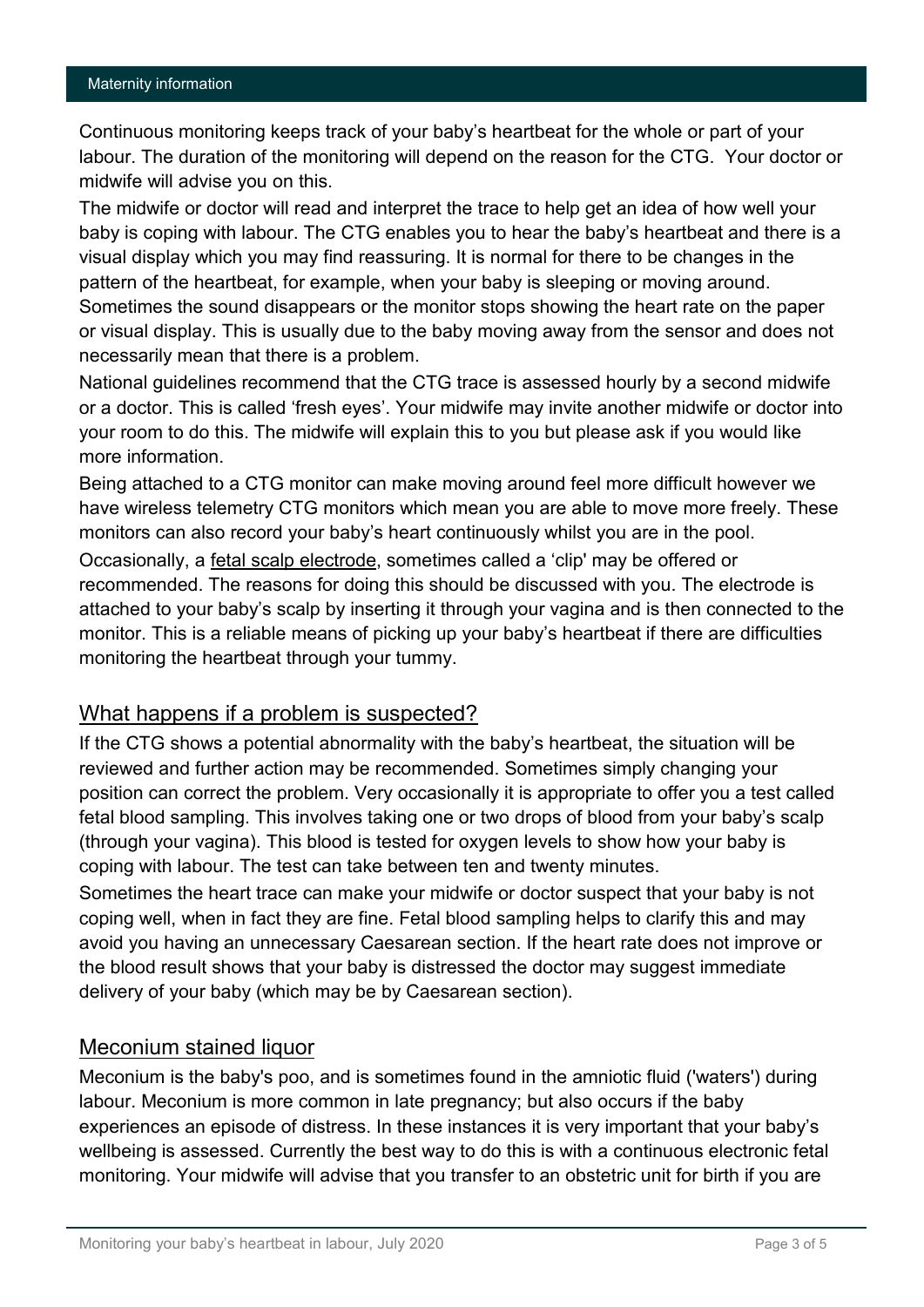not already there. This is so that your baby's heartbeat and your contractions can be monitored continuously. The doctors can be on hand to help if needed.

The presence of meconium in the amniotic fluid is important even if the baby's heartbeat pattern is currently normal. This is because if the baby develops any signs of infection or distress, the amniotic fluid may be sucked into their lungs and can cause baby to become very unwell (meconium aspiration syndrome). If meconium stained liquor is present, meconium aspiration syndrome can occur in approximately 1 out of 10 cases. 2 out of 10 of those babies who develop meconium aspiration syndrome will die. This syndrome is more likely if the meconium is thick and dark in colour and therefore we strongly recommend continuous electronic fetal monitoring if this is present.

Even if the meconium is 'thin', and there are no other abnormal findings in you or your baby, we still recommend continuous electronic fetal monitoring. This is because even thin meconium cause inflammation of the baby's lungs and therefore it is important to look out for signs that your baby is becoming distressed.

A recent audit at the RBH has confirmed that there have been no incidents of meconium aspiration syndrome or poor neonatal outcomes in the presence of thin meconium when intermittent auscultation has been continued. If you choose to continue to have your baby's heartbeat monitored with intermittent auscultation in the presence of thin meconium your midwife will carry out a continuous risk assessment and if there are any other concerns she will make a strong recommendation for you to have continuous electronic fetal monitoring.

#### After your baby is born

If there has been thick meconium during labour, your baby's heartbeat, breathing and colour will be checked carefully straight after the birth. If these are not normal, your baby's airways will be looked at and suction will be used to try to remove any visible meconium. Even if your baby's heartbeat, breathing and colour are normal, a healthcare professional will perform observations every 2 hours for 12 hours after the birth. If there has been thin meconium, your baby should be checked 1 and 2 hours after birth.

Your baby will be assessed by a neonatologist (specialist doctor in newborn health) if there are any concerns raised by the midwife at routine checks

You will be advised about what to look out for and who to contact if you have any worries after the midwife has left a homebirth or when you reach home from a birth unit.

#### Whose decision?

Without doubt, it is a good idea to monitor the baby's heartbeat throughout labour. However, you should be involved in deciding how this should be done. There are some circumstances when a specific option will be recommended. Where this is the case, you can discuss this with your midwife or doctor.